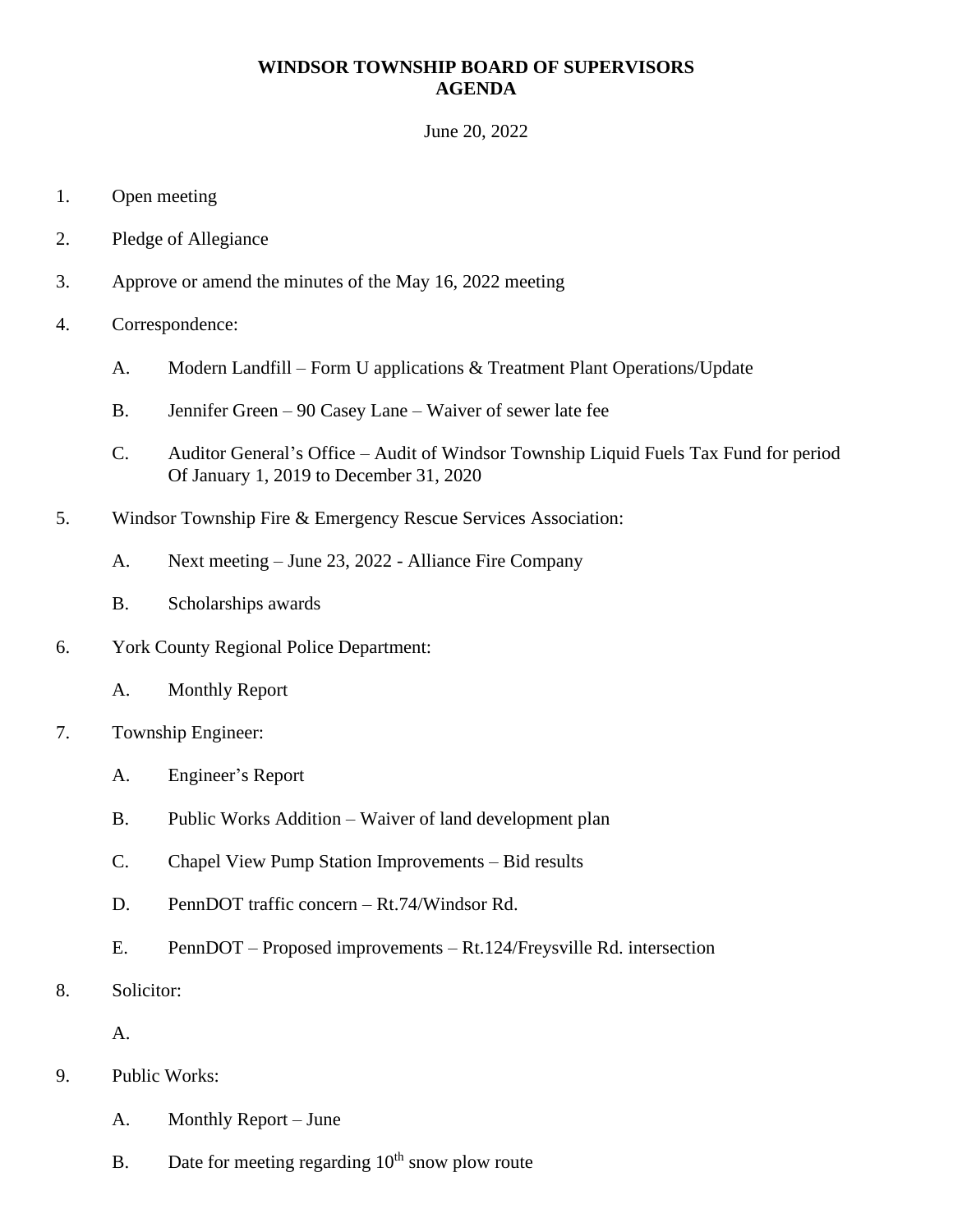## Page 2 June 20, 2022

 $10.$ 

| C.              | <b>Job Description Revision:</b><br>Highway & Sewer Department – Skilled                                                                                                                           |                                                                                  |  |
|-----------------|----------------------------------------------------------------------------------------------------------------------------------------------------------------------------------------------------|----------------------------------------------------------------------------------|--|
| D.              | Windsor Rd./Ness Rd. – Final shared costs - \$549,565.26                                                                                                                                           |                                                                                  |  |
| Е.              | 2011 Ford Escape - Update                                                                                                                                                                          |                                                                                  |  |
| F.              | Tropical Storm Ida partial reimbursement - \$25,644.74                                                                                                                                             |                                                                                  |  |
| G.              | 2023 Preliminary Budget Discussions:<br>Highway/Sewer Departments<br>Building & Ground/Recreation                                                                                                  |                                                                                  |  |
| H.              | Approval to purchase:<br>Mower - $$19,095 -$ Sewer Department<br>Single Axle Dump Truck<br>Pickup<br><b>Small Dump Truck</b><br><b>Service Truck</b><br>Sand Pro - $$30,629.44 - Building/Grounds$ | Power Broom - \$27,634.68 - 2022 Budget \$22,000                                 |  |
| Other Business: |                                                                                                                                                                                                    |                                                                                  |  |
| A.              | Zoning Report – May                                                                                                                                                                                |                                                                                  |  |
| <b>B.</b>       | Township Manager Report – May                                                                                                                                                                      |                                                                                  |  |
| $\mathcal{C}$ . | Klugh Animal Control Report - May                                                                                                                                                                  |                                                                                  |  |
| D.              | <b>Community Center:</b><br>Update<br>RACP – Second allocation                                                                                                                                     |                                                                                  |  |
| Ε.              | Rehabilitation of Windsor Wonderland:<br>Update                                                                                                                                                    |                                                                                  |  |
| F.              | Windsor Township Recreation Commission - Update                                                                                                                                                    |                                                                                  |  |
| G.              | Summer meeting schedule - July 4, 2022 meeting cancelled                                                                                                                                           |                                                                                  |  |
| Η.              | <b>American Rescue Funds:</b><br><b>Usage of Funds</b><br>Second allocation – by end of June                                                                                                       | Resolution #2022-06-01 - Supplemental Appropriations                             |  |
| I.              | Grant writer $-$ J.E. Salazar & Associates $-$ Will be attending August 15, 2022 meeting                                                                                                           |                                                                                  |  |
| J.              |                                                                                                                                                                                                    | Kaltreider-Benfer Library – Waiver of rental fee for pavilion at Freysville Park |  |

- K. Increase in IRS milage rate effective from 7/1/22 to 12/31/22 \$.625
- L. Renewal of Junk Yard licenses